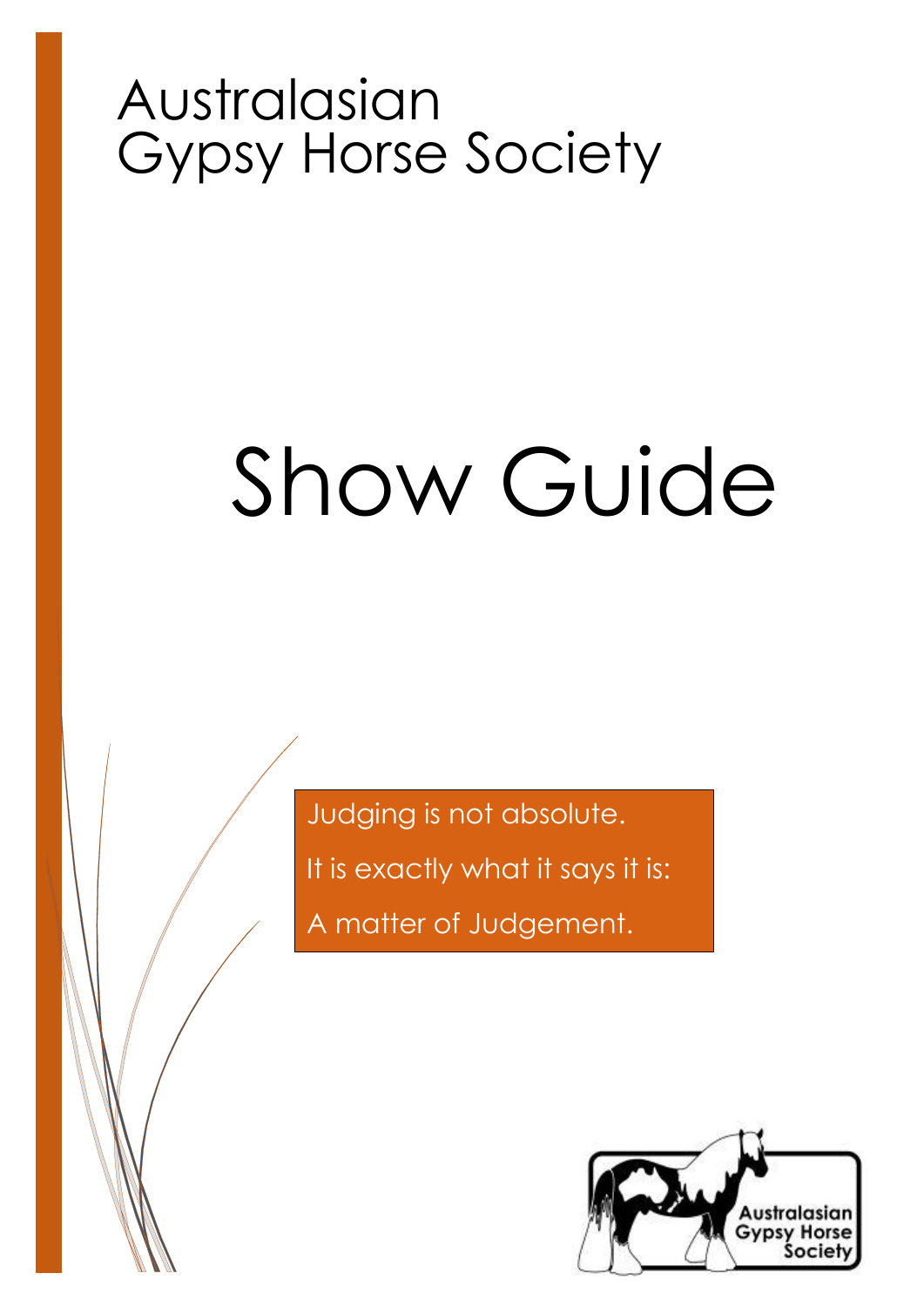### **SHOWING IN HAND - A Guide to Showing the Gypsy cob, Gypsy part bred and Drum horse.**

In most show schedules and breed society rules you will meet the phrase "must be shown in natural state". This statement is not to be taken too literally; below is a picture of a Gypsy in its natural state. As you can see from the next picture, a certain degree of 'tidying up' is acceptable! ©



This can vary from breed to breed but the overall impression that should be aimed for is natural, traditional and simple. Presenting yourself and your horse correctly in the show ring is important, overall presentation will be taken into account. Body clipping is not required for the Gypsy cob in its traditional appearance, however due to climate and or health issues it is acceptable in Australia and New Zealand and should not be penalised. If competitors choose to, both trimming and clipping should be done well ahead of time, to enable your horse to look as natural as possible on show day.

When showing in hand it is important to putting as much effort to make yourself look neat and tidy as is your horse. The judge will be well presented and you should be too, but be careful not to out dress the judge, the key is to remember that you are showing a horse, not yourself, therefore dress for the show ring and not a wedding. Riding attire is more than acceptable for in hand, especially if you have ridden classes on the day. All outfits should be well fitted, tidy and clean. Jeans, tracksuit pants, puffa vests and caps are not suitable.

#### **Dress Standard Guidelines**

Suitable for all show rings including The Royal show, there are 2 different types of dress standards listed below. It is a good guide to dress according to the type of class that you wish to show in (e.g., gypsy cob, part bred, drum, show hunter, pinto, heavy horse) But the decision is totally up to the individuals.

When you decide on the dress standard you must have the correct show halter that goes with that dress standard. Remember that your tack should reflect the manner in which the horse is being presented.

#### **English Dress Standard: English bridle or leather show halter.**

Riding helmet / hat Western hat Western hat Western hat Western hat Western hat N Riding jacket / vest/dress jacket Long sleeved western shirt Long/short sleeved shirt / dress shirt  $\blacksquare$  Bolo / bandanna Tie/ stock/ scarf Boots Jodhpurs/ skirt/ dress pants Moleskin or dress pants Riding boots / enclosed shoes Waistcoat / coat Gloves **Belt** and buckle

#### **Western Dress Standard: Western leather halter or bridle.**

**.** Stallions should be shown in suitable headwear with a bit/or a bit and chain.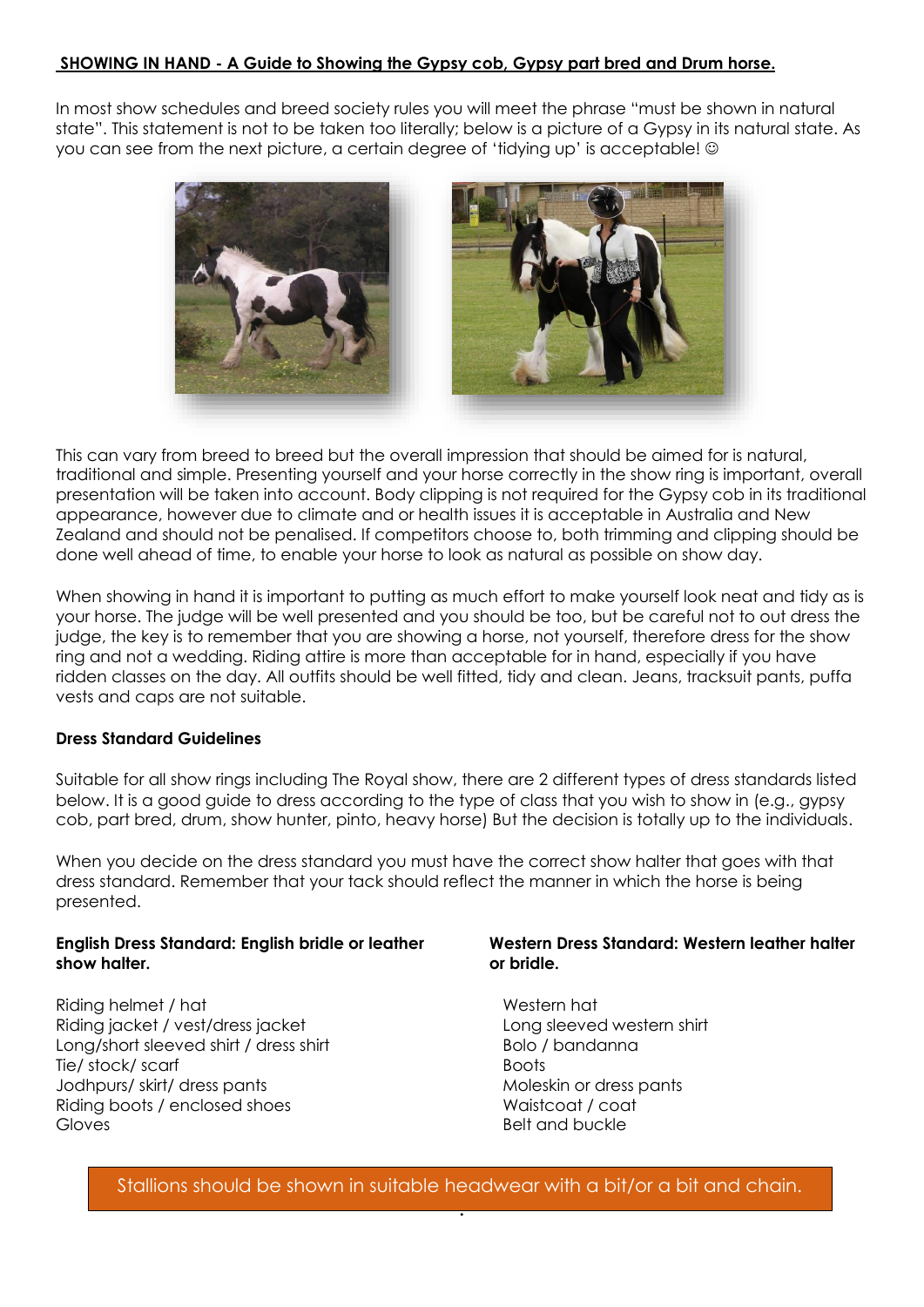# **General show standards neither English nor western**

#### **Ladies:**

• A good fitting pair of moleskins, slacks or a neat skirt (mini-skirts or long flowing skirts are not appropriate)

- A shirt and tie or a neat well fitted shirt and jacket.
- Leather runners or lace up shoes, ensure they have good grip to allow you to run

# **Gentlemen:**

- A good fitting pair of moleskins or slacks.
- A shirt and tie or a neat well fitted shirt and jacket
- A well fitted suit is also acceptable.
- Leather runners and lace up shoes, ensure they have good grip to allow you to run

#### **Optional**

- Hats remembering that a lot of our shows are held in summer, it can be very valuable for sun protection, it should not however be the centrepiece of your outfit i.e. Large decorative wedding style/racing carnival hats are not suitable. Your hat should sit tight on you head, allowing you to run without requiring you to hold it in place.
- Gloves
- Waistcoat

Hats and gloves are optional in all halter classes except in "Best presented".

#### **Ringcraft**

The object of the exercise is to show your horse in the best possible way so that the judge cannot fail to notice it. The most important thing you have to remember is that from the moment that you enter the ring and for every moment that you are in it you and your horse are on show. Anyone who has ever judged will tell you that there may only be one judge in the ring but there are at least ten more looking on. There may even be someone watching who will be judging your horse next time out.

Although the competition is judged according to the performance and impression of the horse on the day in the opinion of that particular judge, judges are only human and can be influenced by past impressions too. An efficient and well-turned-out exhibitor can contribute to this impression just as much as the look of the horse, so remember to dress neatly and correctly for the particular class you are entering.

The main system of showing in Australia, is based largely on the traditional British comparative method, where the competitors are judged in comparison with each other, the European system of showing, however is where the judges occupy different positions in the arena and the horse is sometimes lead around three sides of a triangle and marked by each judge, independently of the others, against an ideal standard, with the one gaining the highest marks 'winning'. The procedures in the ring are different for the two methods, but we will stick to the method most commonly used in Australia for this publication.

Gaits- Movement can vary but must always be clean, straight and true. Movement must be natural, not forced or artificial. The horse must travel straight, true and square with no winging, paddling, or crossing.

a. The walk should be relaxed, forward and balanced from the hindquarters. The walk should be a natural flat footed, four beat gait with the stride a reasonable length for the size of the horse.

b. The trot should be a strong, forward moving gait and should exhibit good impulsion and power from the hindquarters while being balanced with an even cadence in the stride. The trot should be a smooth, ground covering, two beat diagonal gait. The trot should also show suspension.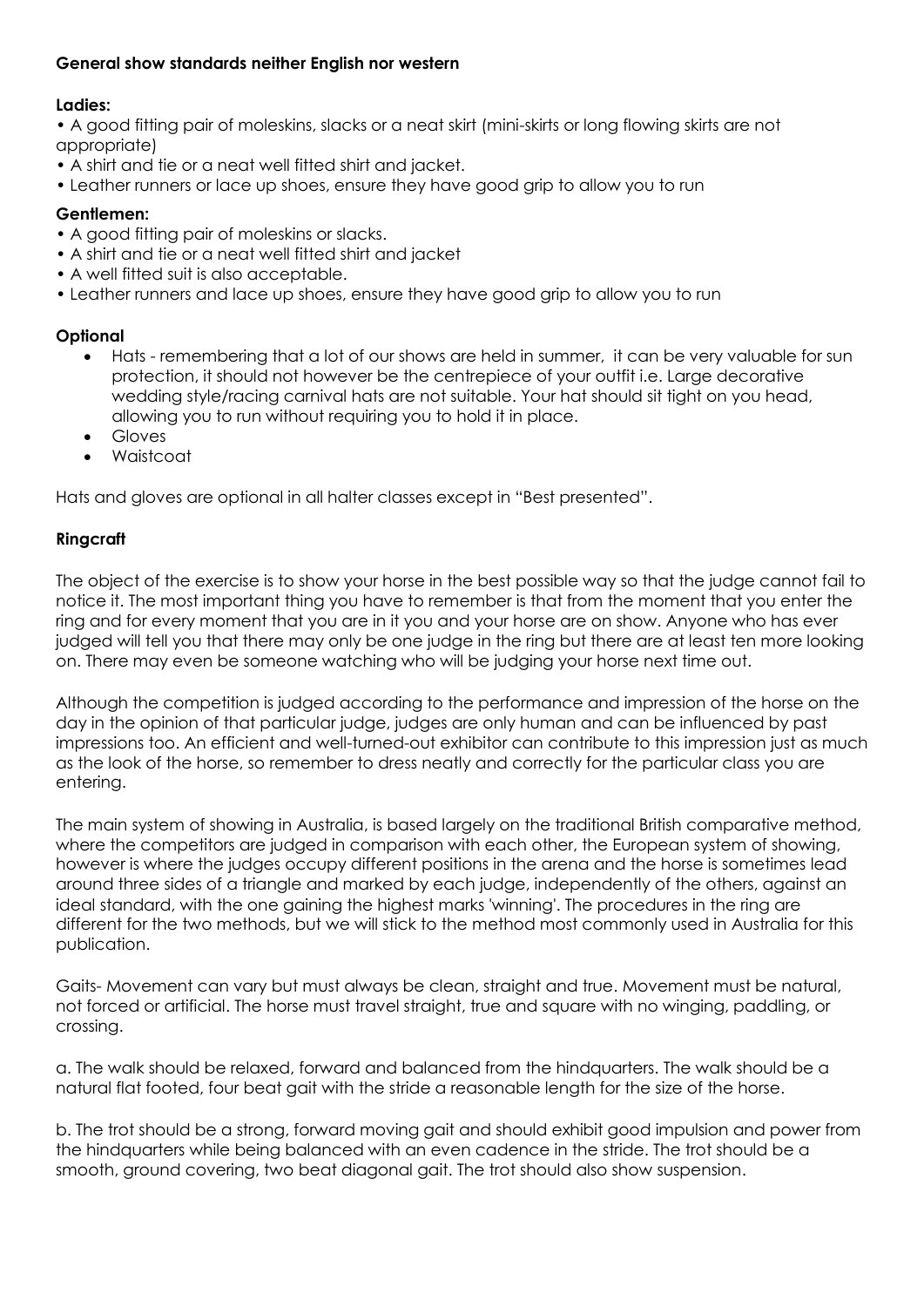With all systems of judging the competition can be broken down into a number of distinct phases.

# **1. Before entering the ring**

Your horse should be in the right frame of mind, having been quietly led around the marshalling area to settle, and looking as good as you can possibly manage. Before you enter the ring leave enough time for the last minute touch ups, wipe your horse over with a soft clean cloth, remove stray hairs and dust.

The ring steward will call the class, and it is now that presence is important, the well-known 'look at me' factor that everyone wants in a show horse. First impressions are very important and the minute you enter the ring the judge will be looking for the outstanding animals and getting a feel of the class generally with a view to choosing the first line up.

As you enter the ring make sure that your horse is leading well with the degree of activity that suits it best, that you are level with its shoulder and have a good contact with its head, that your lead rein is held securely and tidily with no trailing ends.

#### **2. Entering the ring**

In each class the judge or steward will instruct you on how each horse should be paraded. In nearly all in-hand classes the leader goes on the outside of the ring and the horses circuit the ring in a clockwise direction. Allow plenty of space between your horse and the horse in front so that you are not forced to check your horse behind a slow-moving horse and so that you don't get kicked. After about two circuits of the ring you should keep an eye on the ring steward next to the judge for further instructions.

Once the class is in progress some of the phases of the competition described below may be left out at the judge's discretion.

#### **3. The trot**

You may also be asked to trot on the circle. At this stage the judge will be looking at the action in profile, for such things as knee action and engagement of the hocks, but the judge may be able to see the straightness of the action depending on the angle of view. Ideally you should ensure that your horse is alert and active the second you start to walk forward, the horse should be rounded and hopefully showing a reasonable length of rein rather than being over bent. At the trot it is more important than at the walk to maintain the contact with the horse via the rein. A beautifully balanced horse can trot on a loose rein without any problem, providing it has good manners, but generally it is nice to have the horse going into its bridle and trotting with you. When you start to trot balance is everything, so you should still be level with the shoulder and able to run fast enough to keep pace with the horse, rather than hanging back and pulling the horse's head around you, which can make it look as if the horse is throwing the offside foreleg. All being well you should trot on fast enough to show off the extension of the trot without becoming unbalanced or breaking into a canter, continue around the ring so that the judge can have a good look, then return to the walk instructed.

#### **4. The line up**

Usually the judge will call in the best first but not always. You will be expected to line up, off the track, and to remain halted until it is your turn to show your horse to the judge. If there are a lot of competitors don't be lulled into a false sense of security and let your horse go to sleep with hind legs resting, even if you think the judge may not appear to be watching they actually might be. Teach your horse to stand properly as a habit and then allow it to relax briefly until it is its turn to exude presence. At the signal from the steward or judge walk your horse forward smartly.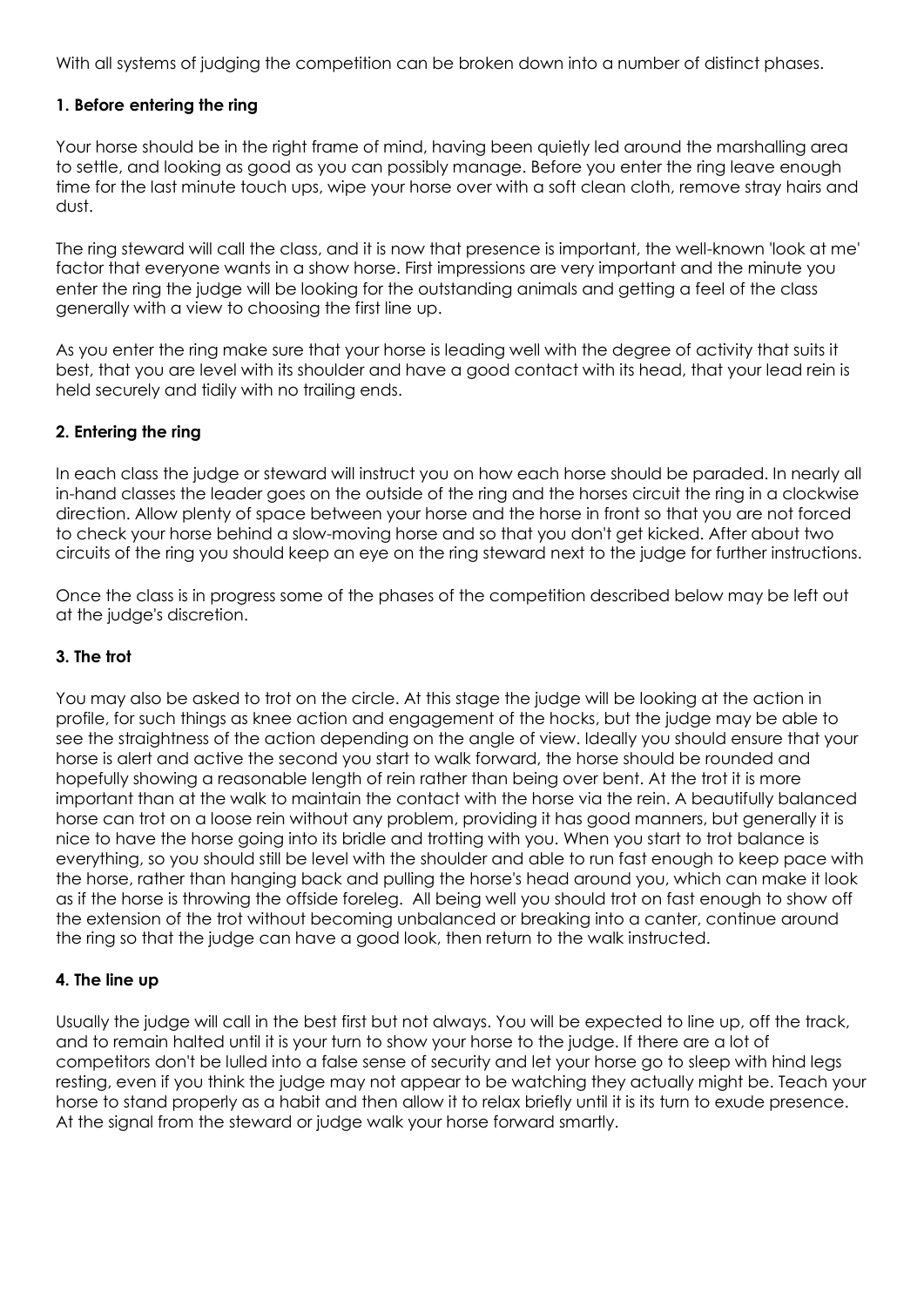# **5. Standing up for the judge**

When called, you should walk forward away from the distraction of the other horses and halt in front of the judge. You will have a few seconds to stand your horse up so that the judge can look at the general conformation.

The English traditional method requires the horse to stand with all four legs visible at once when viewed from the side. Alternatively they can stand square with the weight distributed over all four feet. The feet should all be facing forwards. As the judge walks around to see the other side there is no need to rearrange the horse's legs.

Making the horse stand correctly is very much a matter of training and always insisting that it stands properly at home. This will develop the muscles and ligaments concerned and become more comfortable and easier to sustain. If the horse is used to having its stance adjusted one leg at a time by slight pressure on the shoulder (on the same side as the leg in question) pushing it backwards, standing it up correctly in the ring should not pose too many problems. It is better to nudge the horse backwards than to drag it forwards by the lead rein which can be misinterpreted as the signal to walk on. It also balances the horse better, bringing the hocks under the body rather than pulling the horse on to its fore, and so makes for a better outline. Once the legs are right the horse should be encouraged to reach forward slightly to show off the length of rein and then to prick its ears and look alert: the presence factor, again! The judge will then examine your horse. If the judge is looking from the front of the horse, take a step away from the horse and hold the lead at arm's length so the judge has a full view. If the judge is looking from the near or off side, place yourself at the horse's nose looking towards the horse, so you don't obscure the judge's view of the animal.

# **6. The individual show**

When the judge has seen enough at the halt you will usually be asked to perform a triangle. Firstly you walk away in a straight line away from the Judge. (As you walk away the judge will be standing behind you to watch the hind legs for cow hocks and sideways movement in the hocks, as well as wide or close action.) You will then be asked to turn right and trot across the judge's vision and the stride should be lengthened somewhat in the straight line (In order for the judge to assess balance and proportion, top line, length of stride and engagement as well as lameness.) The trot should be maintained through the next corner, as you trot to and back past the judge and return to the line. The judge will be looking to see if the action is correct. When you turn and trot back he looks at the action in front for dishing. As you go past the judge can check the earlier impressions of knee action and hock engagement, and as you go away the judge will stand behind you and look at the hind leg action at the trot and if you trot on right round the corner he can see the action again in profile.

This is where the assessment of your horse's weaknesses and strengths really comes into its own because your horse has the judge's undivided attention. How you lead your horse is of paramount importance. Always remember to turn the horse away from you so that it remains balanced and cannot tread on you.

Bad behaviour can sometimes disguise action but if the judge is prevented from seeing your horse move you may well be asked to do it again, and subsequent failure will mean that you cannot be placed. The judge may request further demonstration from your horse such as backing them up or turning in a tight circle. If no further workout is requested, return to your place in the line and ensure your horse stand quietly and attentively. This will not only show off your horses temperament but will also be more helpful if the judge should look back to compare your horse with another.

# **7. The final walk round**

If the judge has difficulty deciding or wants to check something, some of the competitors may be asked to walk round the judge in a smaller circle. As before you should give yourself enough space so that your horse is not impeded or distracted by the others. At this stage you should be watching the steward beside the judge like a hawk, particularly once you have seen them conferring.